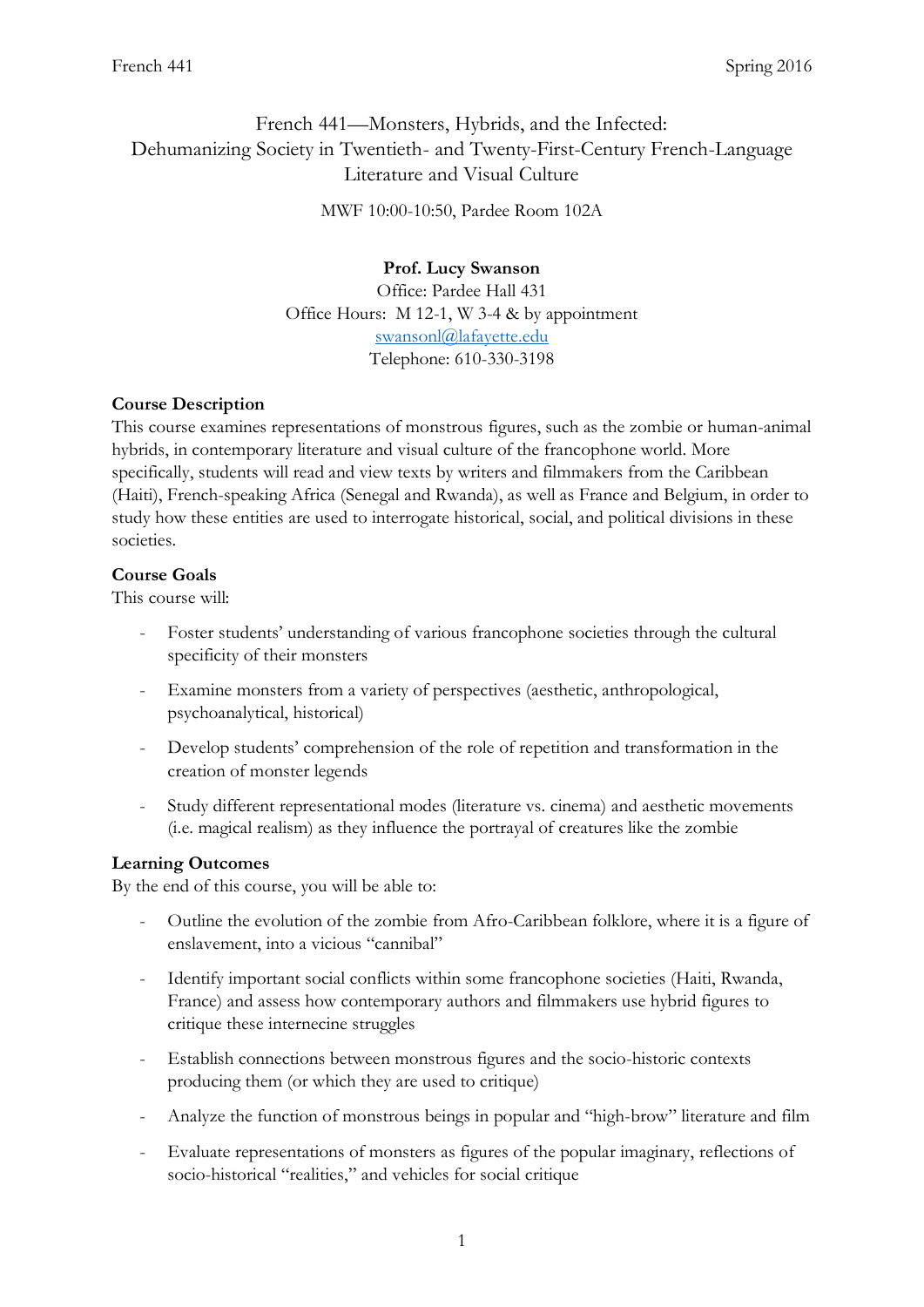# **Course Policies**

#### Attendance

Students are allowed three unexcused absences for the semester, which should be reserved for minor illnesses or family obligations. Excused absences include Deans' excuses and sportsrelated absences excused by an official letter from your coach provided at the beginning of the semester. Each additional absence will lower a student's final grade by one third of a letter grade (i.e. an A- will become a B+ after a fourth unexcused absence, a B after a fifth, and so on).

# Academic Honesty

*Course-specific policy:* Online translation tools are strictly prohibited in this course, even to look up a single word. This is not merely a question of violating academic integrity; since one word often has a variety of possible translations, translation software will often suggest a word with a different meaning than the one you intend. Please see the "*Ressources*" section on Moodle for a variety of online dictionaries instead, and pay attention to examples to understand contextual usage. Use of online grammar- and spell-checking software—I recommend BonPatron.com—is permitted (however, use it conscientiously to ensure you make the *correct* corrections!).

*This course also adheres to the following college-wide academic honesty policy from the Student Handbook:* "To maintain the scholarly standards of the College and, equally important, the personal ethical standards of our students, it is essential that written assignments be a student's own work, just as is expected in examinations and class participation. A student who commits academic dishonesty is subject to a range of penalties, including suspension or expulsion. Finally, the underlying principle is one of intellectual honesty. If a person is to have self-respect and the respect of others, all work must be his/her own."

# Disability Statement

In compliance with Lafayette College policy and equal access laws, I am available to discuss appropriate academic accommodations that you may require as a student with a disability. Requests for academic accommodations need to be made during the first two weeks of the semester, except for unusual circumstances, so arrangements can be made. Students must register with the Office of the Dean of the College for disability verification and for determination of reasonable academic accommodations.

# Discussion Policy

It is very important to maintain an open and considerate classroom atmosphere so that everyone feels comfortable participating in discussion. Please strive to demonstrate your respect for others in the class, even as we engage with challenging and complex questions. If you feel uncomfortable in class for any reason, I encourage you to bring it to my attention.

#### Late Work Policy

There are no make-up quizzes except in the case of absences excused by the Deans, or of prearranged absences due to religious observance or sports events.

Other late assignments will be penalized by 25 % for each day they are turned in beyond the due date.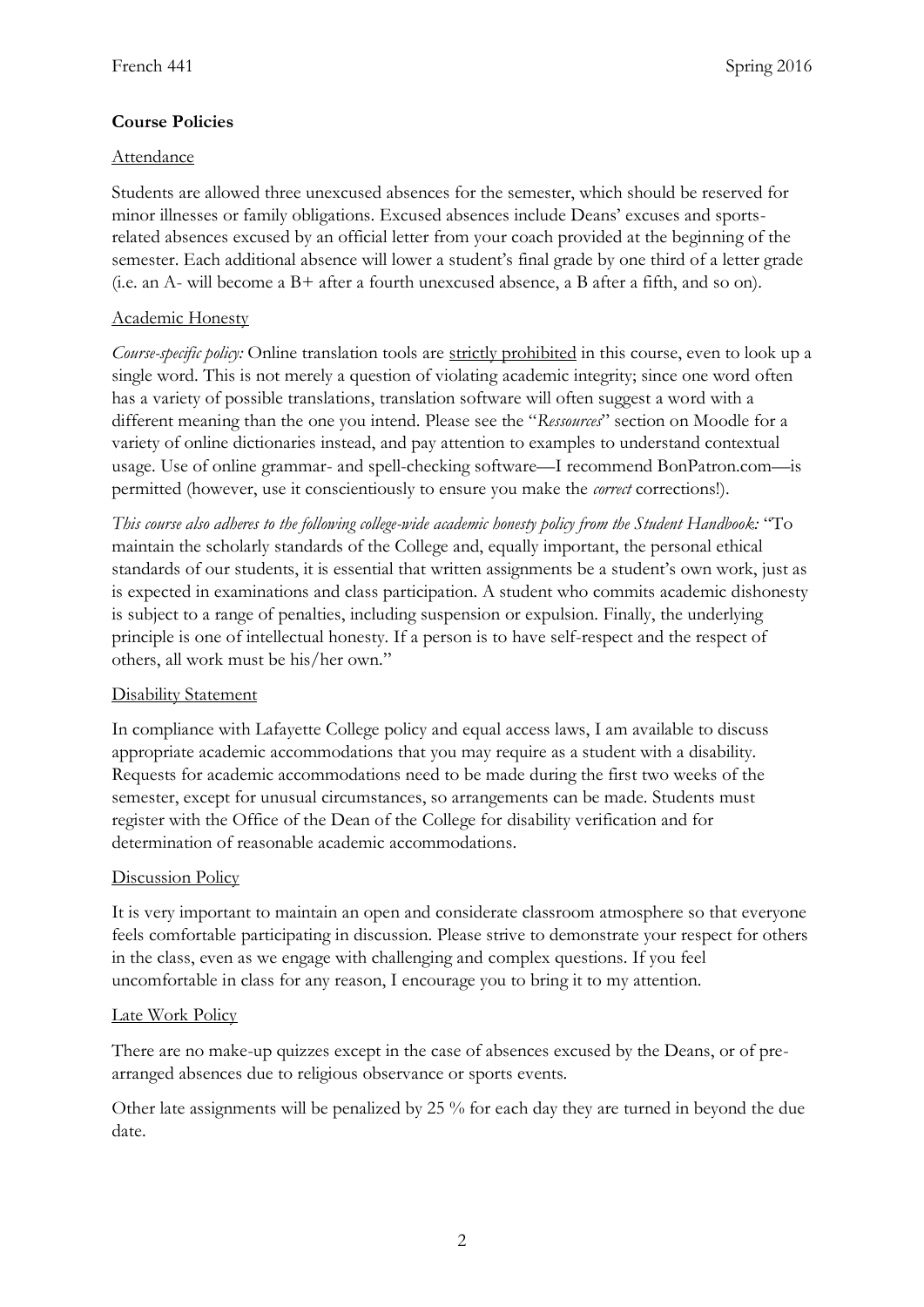# Technology and Communication Policy

*Cellphones and smartphones* are not allowed in the classroom unless otherwise specified. Please turn them off, or put them on silent mode (not vibrate), and place them away in a closed bag or purse before entering the classroom. It is disrespectful to your instructor and your peers to check your phone or text during class time. Any student found using their phone during class time will receive an F for participation for the day.

*Computers* should also be left in your room or in a bag in order to reduce distractions and facilitate discussion. Please bring pen and paper to class for taking notes; print out assigned documents *before* reading them; highlight, write comments or questions in the margins, etc.; and bring them to class. (Studies suggest that reading on paper, rather than a screen, has advantages for reading comprehension, and that students who take notes by hand retain and synthesize information better: [http://www.scientificamerican.com/article/a-learning-secret-don-t-take](http://www.scientificamerican.com/article/a-learning-secret-don-t-take-notes-with-a-laptop/)[notes-with-a-laptop/\)](http://www.scientificamerican.com/article/a-learning-secret-don-t-take-notes-with-a-laptop/)

*Emails:* I respond to emails within 24 hours (over breaks, it may take a bit longer), and messages sent before 9pm will normally receive a response the same day. Most of your professors grew up in a time when email and texting were not widely used, and view the former as a formal means of communication. If you have a question regarding course assignments, etc., be sure to check the syllabus before emailing your instructor. Additionally, please use a greeting (such as "Dear Professor," *not* "Hey"!) and closing (i.e. Sincerely, your name), and check spelling before sending your message. Here are more detailed tips:<http://m.wikihow.com/Email-a-Professor>

*Requests for letters of recommendation* should be made at least four weeks ahead of time (6 weeks' notice if possible). Additional guidelines can be found here: [http://www.wikihow.com/Ask-](http://www.wikihow.com/Ask-Your-Professor-for-a-Letter-of-Recommendation-Via-Email)[Your-Professor-for-a-Letter-of-Recommendation-Via-Email](http://www.wikihow.com/Ask-Your-Professor-for-a-Letter-of-Recommendation-Via-Email)

# Privacy Policy

Moodle contains student information that is protected by the Family Educational Right to Privacy Act (FERPA). Disclosure to unauthorized parties violates federal privacy laws. Courses using Moodle will make student information visible to other students in this class. Please remember that this information is protected by these federal privacy laws and must not be shared with anyone outside the class. Questions can be referred to the Registrar's Office.

# Federal Credit Hours Compliance

The student work in this course is in full compliance with the federal definition of a four credit hour course. This means that students may expect an additional 8-10 hours of work outside of class time per week. Please see the Registrar's Office web site

[\(http://registrar.lafayette.edu/additional-resources/cep-course-proposal/\)](http://registrar.lafayette.edu/additional-resources/cep-course-proposal/) for the full policy and practice statement.

# **Final Grade**

Participation and Preparation—20 %

Digital Footnote—15 %

Mid-term Paper (4 pages)—20 %

Final Paper (8 pages)—40 %

Weekly Response—5 %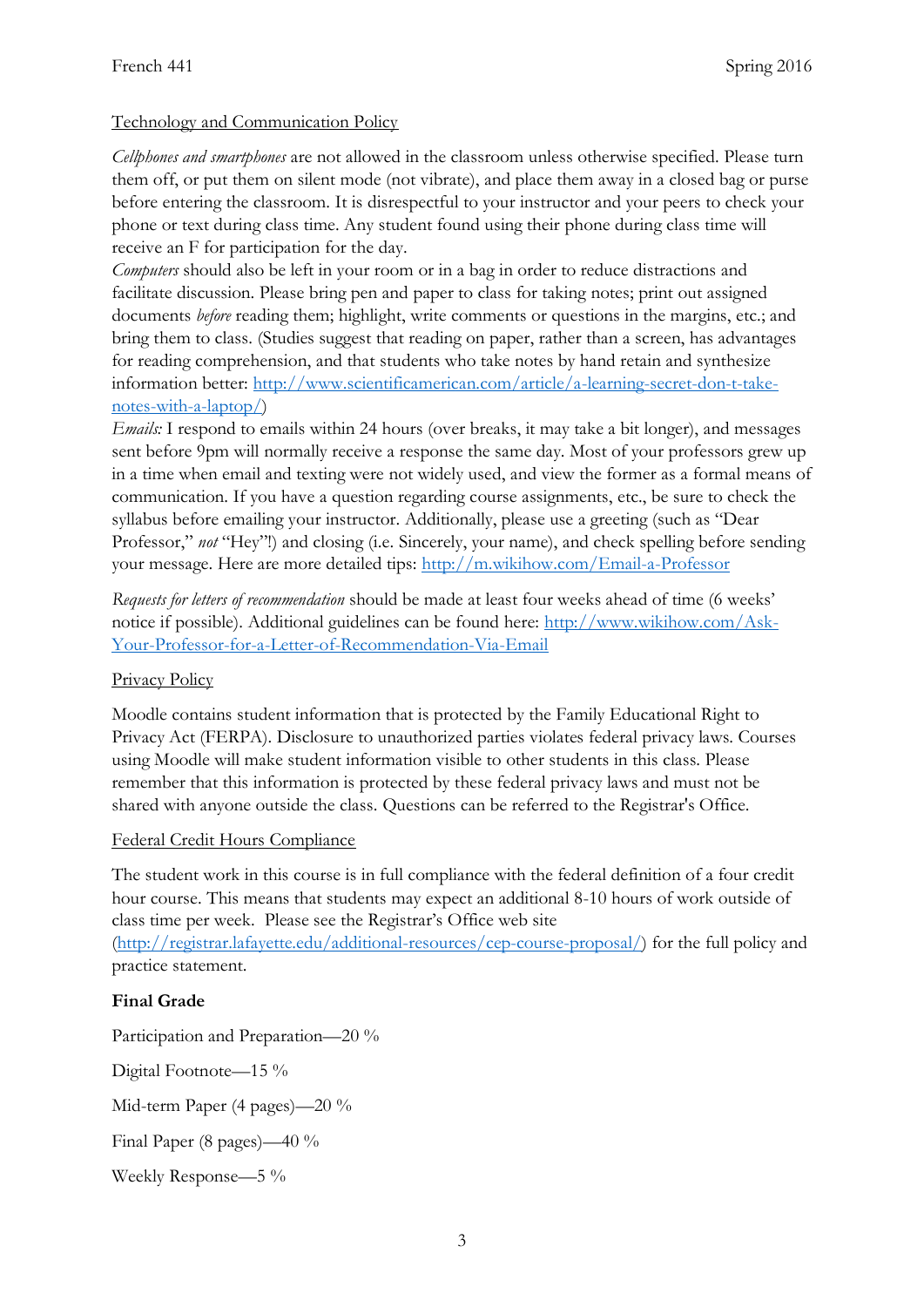# **Assignments**

#### *Participation and Preparation*

Active participation is extremely important in both a language course and a discussion-based class. This means: showing up on time, having completed readings carefully (looking up significant words, rereading to clear up confusion, etc.), contributing comments and/or questions frequently in class, speaking exclusively in French during the class period, and listening respectfully to others (even as we seek to engage in lively discussions).

#### *Digital Footnote*

In order to make the foreign cultural contexts we will be studying through film and literature more readily accessible, students will select a very specific topic (from a list provided by the professor), research it and write a  $\sim$  200 word "footnote" synthesizing the essential information on the subject for other students. You will also be asked to provide links to relevant sources (including images and/or video clips) so students can explore in greater depth if interested.

#### *Mid-Term Paper*

You will write one four-to-five page literary or cinema analysis paper on a very precise topic found in one work studied in class. For this paper, it is suggested that you select a film only if you have previous academic experience studying film. You will work with a WA on this paper.

#### *Final Paper*

For your final paper, you will be asked to discuss two texts or films in a six-to-eight page paper, analyzing one specific element in the context of both works. Drafts to be submitted to a WA.

#### *Weekly Response*

Students will also be asked to complete a roughly 100-word response to readings or viewings once a week (indicated "POSTER" on the schedule). Occasionally you will be given a prompt, announced in class the prior class. These will be graded at the end of the semester, primarily for completion. The goals of the activity are: to help students prepare for discussion; to provide another opportunity to flex your writing muscles in French; and, possibly, to spark an idea for one of the longer papers.

# **Required Texts**

Films & Television (on Netflix or on reserve at Skillman) Jacques Tournier, *I Walked with a Zombie* (1943) (reserve) Georges Franju, *Les Yeux sans visage* (1960) (reserve) George Romero, *Night of the Living Dead* (1968) (reserve, Netflix) Ousmane Sembène, *Xala* (1975) (reserve, Netflix) Djibril Diop Mambéty, *Hyènes* (1992) (reserve) Benjamin Rocher & Yannick Dahan, *La Horde* (2009) (Netflix) Fabrice Gobert, *Les Revenants* (2012) (Netflix—"The Returned")

Literary Works (available at the Lafayette Bookstore unless otherwise specified) Jacques Stephen Alexis, "Chronique d'un faux amour" (1960) (on Moodle) René Depestre, *Hadriana dans tous mes rêves* (1988) Marie Darieussecq, *Truismes* (1996) Xabi Molia, *Avant de disparaître* (2011)

Additional works (essays, graphic novel excerpt, autobiographical text) on Moodle.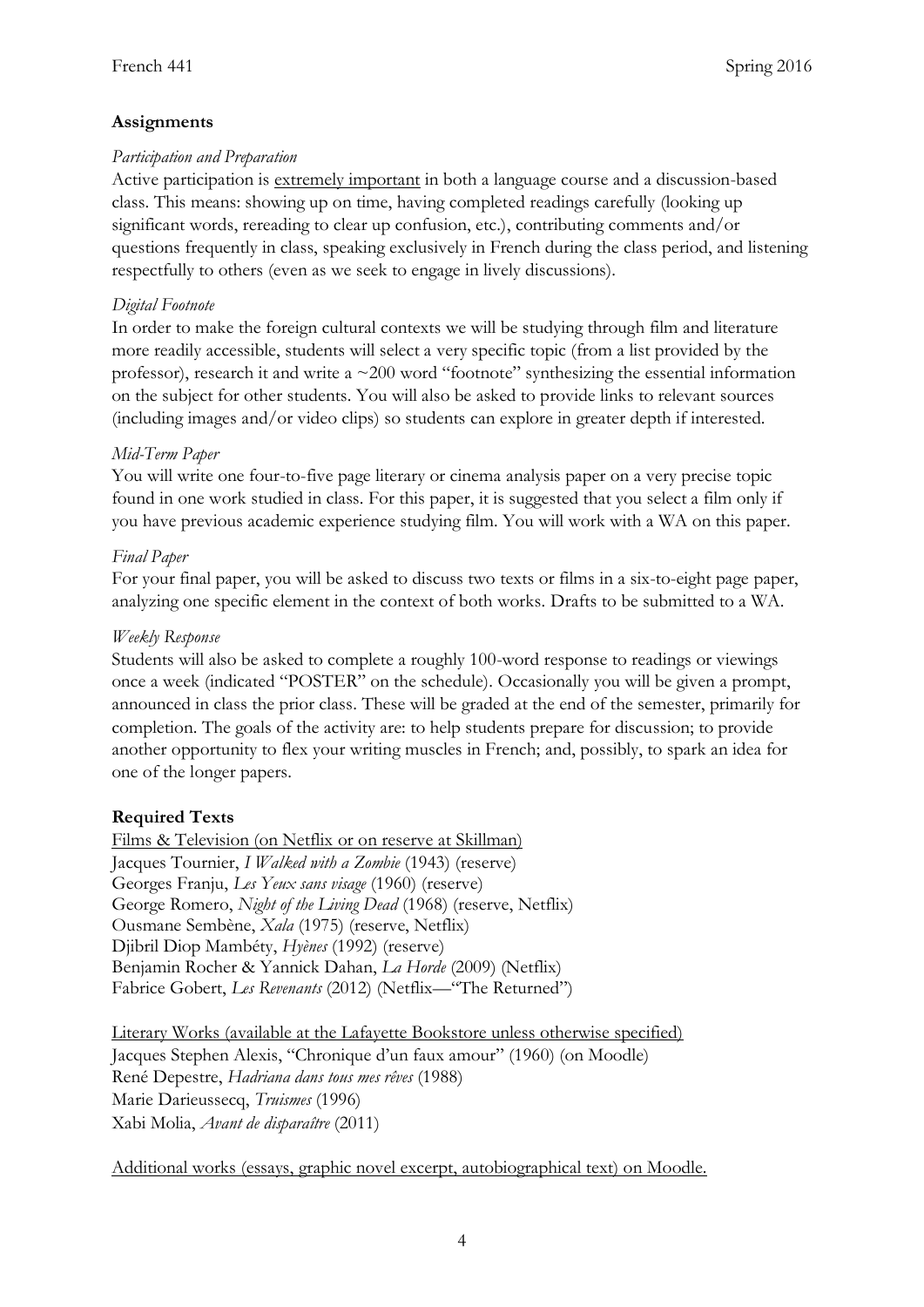# Plan du cours (sujet à modification)

| 25 janvier     | Introductions: Les monstres & la monstruosité                                                                             |
|----------------|---------------------------------------------------------------------------------------------------------------------------|
| 27             | Le Vaudou Haïtien (Métraux, 1958) & « Ways and Nature of the Zombi »<br>(Ackermann & Gauthier, 1991), articles sur Moodle |
| 29             | I Walked with a Zombie-à regarder avant le cours (POSTER une réponse)                                                     |
| 1 février      | « Chronique d'un faux-amour », partie 1                                                                                   |
| 3              | « Chronique d'un faux-amour », partie 2 (POSTER)                                                                          |
| 5              | Réunion à Skillman avec bibliothécaire Sarah Morris, salle 004                                                            |
| 8              | « Du réalisme merveilleux des Haïtiens »                                                                                  |
| 10             | Hadriana dans tous mes rêves, chapitre 1 (POSTER)                                                                         |
| 12             | Hadriana dans tous mes rêves, chapitre 2                                                                                  |
| 15             | Hadriana dans tous mes rêves, chapitre 3                                                                                  |
| 17             | Hadriana dans tous mes rêves, pp. 119-143                                                                                 |
| 19             | Hadriana dans tous mes rêves, chapitre 5                                                                                  |
| 22             | Hadriana dans tous mes rêves, pp. 144-170                                                                                 |
| 24             | <i>Hadriana dans tous mes rêves</i> , chapitre 6 #1-12                                                                    |
| 26             | Hadriana dans tous mes rêves, jusqu'à la fin (POSTER)                                                                     |
| 29             | Night of the Living Dead                                                                                                  |
| 2 mars         | La Nuit des morts-vivants (bande dessinée sur Moodle)                                                                     |
| $\overline{4}$ | La Horde                                                                                                                  |
| 7              | Mid-term paper due. Discuter d'autres zombies en classe.                                                                  |
| 9              | Avant de disparaître, pp. 7-42                                                                                            |
| 11             | Avant de disparaître, pp. 42-83                                                                                           |
| 14             | Avant de disparaître, pp. 85-115 (POSTER)                                                                                 |
| 16             | Avant de disparaître, pp. 115-148                                                                                         |
| 18             | PAS DE COURS—Avant de disparaître, pp. 149-186 (POSTER)                                                                   |
|                | 21 au 25 mars VACANCES DE PRINTEMPS !                                                                                     |
| 28             | Avant de disparaître, pp.187-219                                                                                          |
| 30             | Avant de disparaître, pp. 219-257 (POSTER)                                                                                |
| $1er$ avril    | Avant de disparaître, pp. 259-290                                                                                         |
| $\overline{4}$ | Avant de disparaître, pp. 291-313 (POSTER)                                                                                |